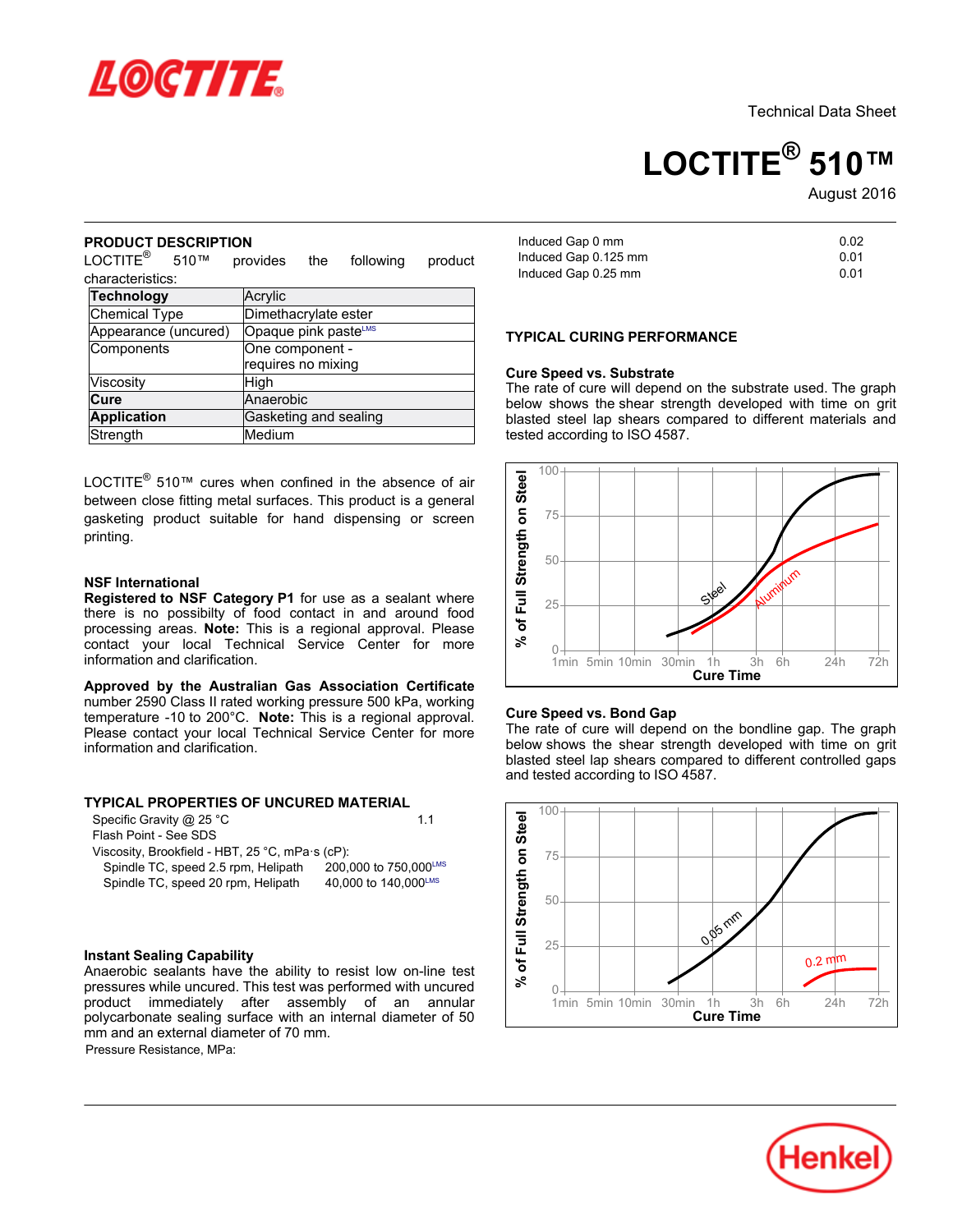# **Cure Speed vs. Temperature**

oure opeed vs. remperature<br>The rate of cure will depend on the temperature. The graph below shows the shear strength developed with time at different temperatures on grit blasted steel lap shears and different temperatures on gr<br>tested according to ISO 4587.



#### **Cure Speed vs. Activator**

Where cure speed is unacceptably long, or large gaps are present, applying activator to the surface will improve cure present, applying activator to the sanace will improve care<br>speed. The graph below shows the shear strength developed with time on grit blasted steel lap shears using Activator SF 7471™ and SF 7649™ and tested according to ISO 4587.



#### **TYPICAL PROPERTIES OF CURED MATERIAL**

#### **Physical Properties**:

| Coefficient of Thermal Expansion,<br>ISO 11359-2. K <sup>-1</sup> | $80 \times 10^{-6}$ |
|-------------------------------------------------------------------|---------------------|
| Coefficient of Thermal Conductivity, ISO 8302,<br>$W/(m \cdot K)$ | 0 1                 |
| Specific Heat, kJ/(kg·K)                                          | 03                  |

#### **TYPICAL PERFORMANCE OF CURED MATERIAL Adhesive Properties**

| Cured for 1 hour @ 22 $^{\circ}$ C<br>Steel<br>(degreased)   | pins and collars                                      | Compressive Shear Strength, ISO 10123: | $N/mm^2 \ge 1$ <sup>LMS</sup><br>(psi) $(2145)$ |                    |
|--------------------------------------------------------------|-------------------------------------------------------|----------------------------------------|-------------------------------------------------|--------------------|
| Cured for 24 hours @ 22 $^{\circ}$ C<br>Steel<br>(degreased) | pins and collars                                      | Compressive Shear Strength, ISO 10123: | $N/mm^2 \ge 7$ 5 <sup>LMS</sup>                 | $(psi)$ $(21,085)$ |
|                                                              | Lap Shear Strength, ISO 4587:<br>Steel (grit blasted) |                                        | N/mm <sup>2</sup> 5<br>$(psi)$ (725)            |                    |
|                                                              | Tensile Strength, ISO 6922:<br>Steel (grit blasted)   |                                        | $N/mm2$ 7.5<br>$(psi)$ $(1,085)$                |                    |

#### **Sealing Capability**

An annular shaped gasket with an inner diameter of 50 mm and an external diameter of 70 mm was tested up to 1.3 MPa and an external

| Sealed to Maximum Induced Gap, mm: |        |
|------------------------------------|--------|
| Mild steel                         | ≤0.125 |
| Aluminum 2011T3                    | ≤0.125 |

# **TYPICAL ENVIRONMENTAL RESISTANCE**

The following tests refer to the effect of environment on strength. This is not a measure of sealing performance.

Cured for 1 week @ 22 °C Lap Shear Strength, ISO 4587: Steel (grit blasted)

#### **Hot Strength** not otrongtn<br>Tested at temperature



## **Cold Strength**

This product has been tested to -75°C (-100 F). This product may product has been tested to -75 G (-166 F). This pre<br>may work below this temperature, but has not been tested.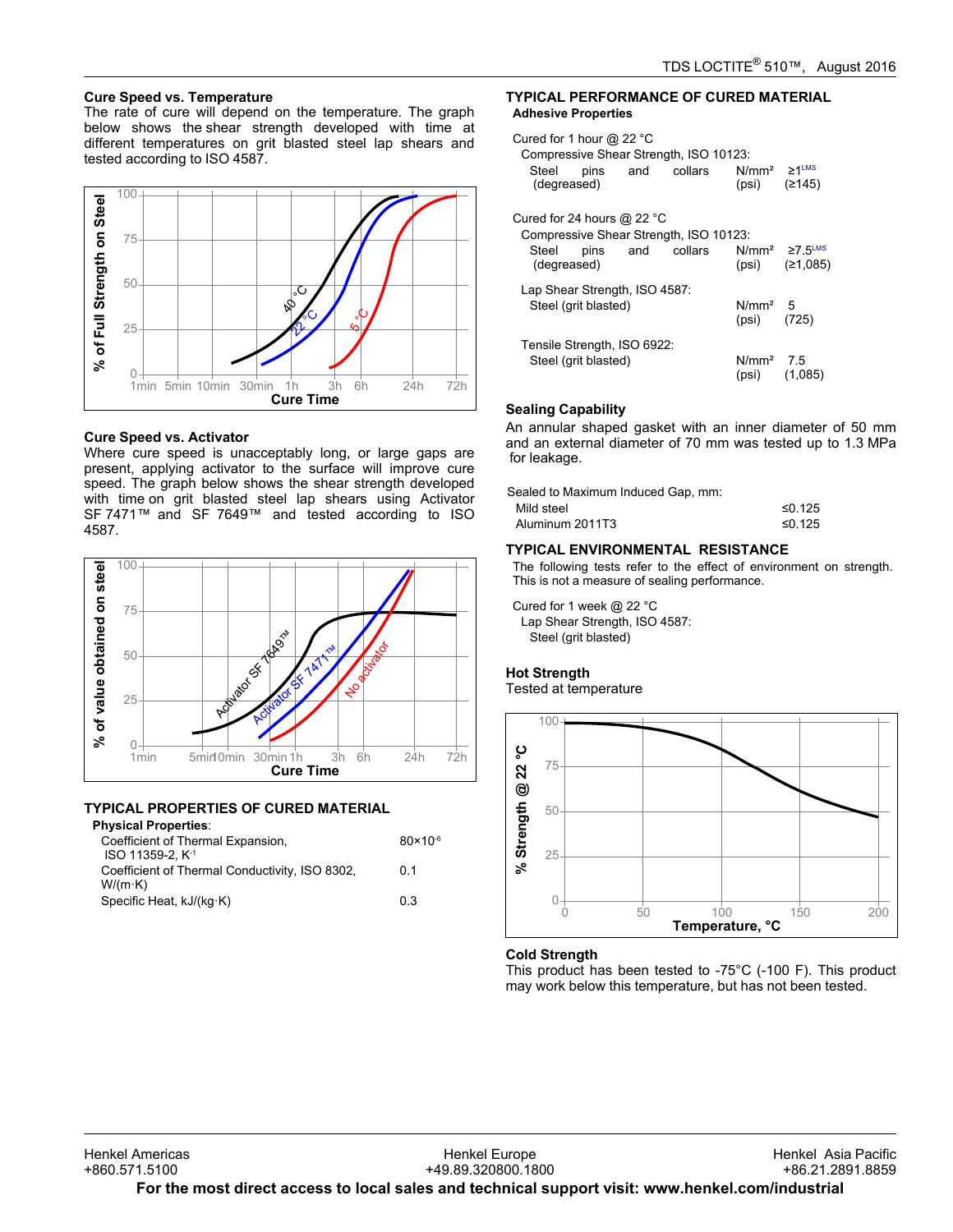# **Heat Aging**

Aged at temperature indicated and tested @ 22 °C



## **Chemical/Solvent Resistance**

Aged under conditions indicated and tested @ 22°C.

|                         |     | % of initial strength |       |        |
|-------------------------|-----|-----------------------|-------|--------|
| Environment             | °C  | 100 h                 | 500 h | 1000 h |
| Motor oil (MIL-L-46152) | 125 | 100                   | 100   | 100    |
| Unleaded Petrol         | 22  | 95                    | 60    | 60     |
| Water/glycol 50/50      | 87  | 160                   | 110   | 110    |

## **GENERAL INFORMATION**

**This product is not recommended for use in pure oxygen and/or oxygen rich systems and should not be selected as a sealant for chlorine or other strong oxidizing materials.**

#### **For safe handling information on this product, consult the Safety Data Sheet (SDS).**

Where aqueous washing systems are used to clean the surfaces before bonding, it is important to check for compatibility of the washing solution with the adhesive. In some cases these aqueous washes can affect the cure and performance of the adhesive.

This product is not normally recommended for use on plastics (particularly thermoplastic materials where stress cracking of the plastic could result). Users are recommended to confirm compatibility of the product with such substrates.

## **Directions for use:**

- 1. For best performance bond surfaces should be clean and free from grease.
- 2. The product is designed for close fitting flanged parts with gaps up to 0.25 mm ( in).
- 3. Apply manually as a continuous bead or by screen ripply mandally as a commacas.<br>printing to one surface of the flanges.
- 4. Low pressures (<0.05 MPa, psi) may be used when testing to confirm a complete seal immediately after assembly and before curing.
- 5. Flanges should be tightened as soon as possible after rianges should be tightened<br>assembly to avoid shimming.

# **Clean-up**

1. Cured product can be removed by soaking in a Loctite®<br>1. Cured product can be removed by soaking in a Loctite® solvent, e.g. Loctite® 7200 and mechanical removal with a soft scraper. Avoid formation of dust and aerosols. Complete the cleaning process by wiping with a soft cloth dampened with Loctite® Cleaner, e.g. Loctite® 7063 or dampenca with Ecolite<br>Loctite<sup>®</sup> ODC-free cleaner.

# **Loctite Material SpecificationLMS**

LMS dated November-13, 1998. Test reports for each batch are available for the indicated properties. LMS test reports include selected QC test parameters considered appropriate to specifications for customer use. Additionally, comprehensive controls are in place to assure product quality and consistency. Special customer specification requirements may be coordinated through Henkel Quality.

#### **Storage**

Store product in the unopened container in a dry location. Storage information may be indicated on the product container labeling.

**Optimal Storage: 8 °C to 21 °C. Storage below 8 °C or greater than 28 °C can adversely affect product properties**. Material removed from containers may be contaminated during use. Do not return product to the original container. Henkel ase. Bo not return product to the original container. Henker<br>Corporation cannot assume responsibility for product which has been contaminated or stored under conditions other than those previously indicated. If additional information is required, mose previously indicated: if domitorial information is required,<br>please contact your local Technical Service Center or Customer Service Representative.

#### **Conversions**

 $C$  x 1.8) + 32 =  $^{\circ}$ F kV/mm x 25.4 = V/mil mm / 25.4 = inches µm / 25.4 = mil N x 0.225 = lb N/mm x 5.71 = lb/in N/mm² x 145 = psi MPa x 145 = psi N·m x 8.851 = lb·in N·m x 0.738 = lb·ft N·mm x 0.142 = oz·in mPa·s = cP

#### **Note:**

 The information provided in this Technical Data Sheet (TDS) including the recommendations for use and application of the product are based on our knowledge and experience of the product as at the date of this TDS. The product can have a variety of different applications as well as differing application and working conditions in your environment that are beyond our control. Henkel is, therefore, not liable for the suitability of our product for the production processes and conditions in respect of which you use them, as well as the intended and conditions in respect of which you ase them, as well as the intended<br>applications and results. We strongly recommend that you carry out your own applications and results. We strongly recommend<br>prior trials to confirm such suitability of our product.

Any liability in respect of the information in the Technical Data Sheet or any other with the maximum incorport of the information in the recommendation state of early other<br>written or oral recommendation(s) regarding the concerned product is excluded. except if otherwise explicitly agreed and except in relation to death or personal injury caused by our negligence and any liability under any applicable mandatory nijury caused by ou<br>product liability law.

**In case products are delivered by Henkel Belgium NV, Henkel Electronic Materials NV, Henkel Nederland BV, Henkel Technologies France SAS and Henkel France SA please additionally note the following:**  Inchitent rance of piease additionally note the following.<br>In case Henkel would be nevertheless held liable, on whatever legal ground,

Henkel's liability will in no event exceed the amount of the concerned delivery.

#### **In case products are delivered by Henkel Colombiana, S.A.S. the following disclaimer is applicable:**

The information provided in this Technical Data Sheet (TDS) including the recommendations for use and application of the product are based on our knowledge and experience of the product as at the date of this TDS. Henkel is,